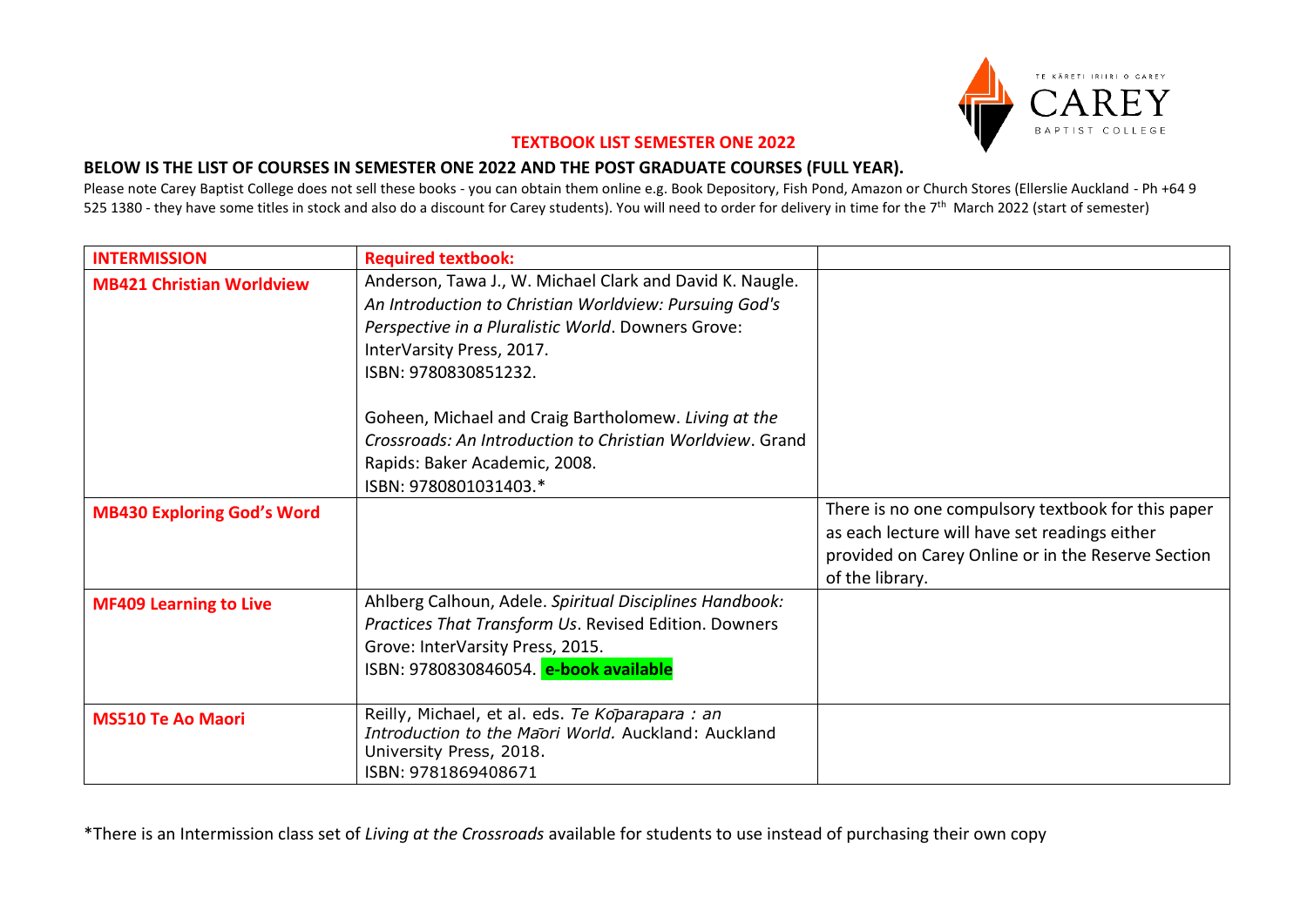## **UNDERGRADUATE COURSES:**

| <b>Bible and Theology</b>                           | <b>Required textbook:</b>                                                                                                                                                                                                                                                                                                                       | <b>Highly Recommended:</b>                                                                                                                                                                                   |
|-----------------------------------------------------|-------------------------------------------------------------------------------------------------------------------------------------------------------------------------------------------------------------------------------------------------------------------------------------------------------------------------------------------------|--------------------------------------------------------------------------------------------------------------------------------------------------------------------------------------------------------------|
| <b>MB526 Insights into Church</b><br><b>History</b> | No required textbook                                                                                                                                                                                                                                                                                                                            | Given the breadth of this course, there is no set textbook<br>for this course. Instead, prior to the class each week, you<br>are required to complete an assigned weekly reading from<br>a range of sources. |
| <b>MB532 Intro to New Testament</b>                 | Burge, Gary M., Lynn H. Cohick and Gene L. Green.<br>The New Testament in Antiquity. Grand Rapids:<br>Zondervan, 2009.<br>ISBN: 9780310244950 e-book available<br>Or<br>Burge, Gary M., Lynn H. Cohick and Gene L. Green.<br>The New Testament in Antiquity: A Survey of the<br>New Testament within its Cultural Contexts. 2 <sup>nd</sup> ed. |                                                                                                                                                                                                              |
|                                                     | Grand Rapids: Zondervan, 2020.<br>ISBN: 9780310531326.<br>Edition 1 or 2                                                                                                                                                                                                                                                                        |                                                                                                                                                                                                              |
| MB6/736 Gospels: John                               | No required textbook                                                                                                                                                                                                                                                                                                                            |                                                                                                                                                                                                              |
| <b>MB630 Understanding Culture</b>                  | All required readings will be available through<br>CareyOnline.                                                                                                                                                                                                                                                                                 |                                                                                                                                                                                                              |
| <b>MB6/724 Humanity and Hope</b>                    | Level 6 and Level 7<br>Cortez, Marc. ReSourcing Theological<br>Anthropology: A Constructive Account of Humanity                                                                                                                                                                                                                                 |                                                                                                                                                                                                              |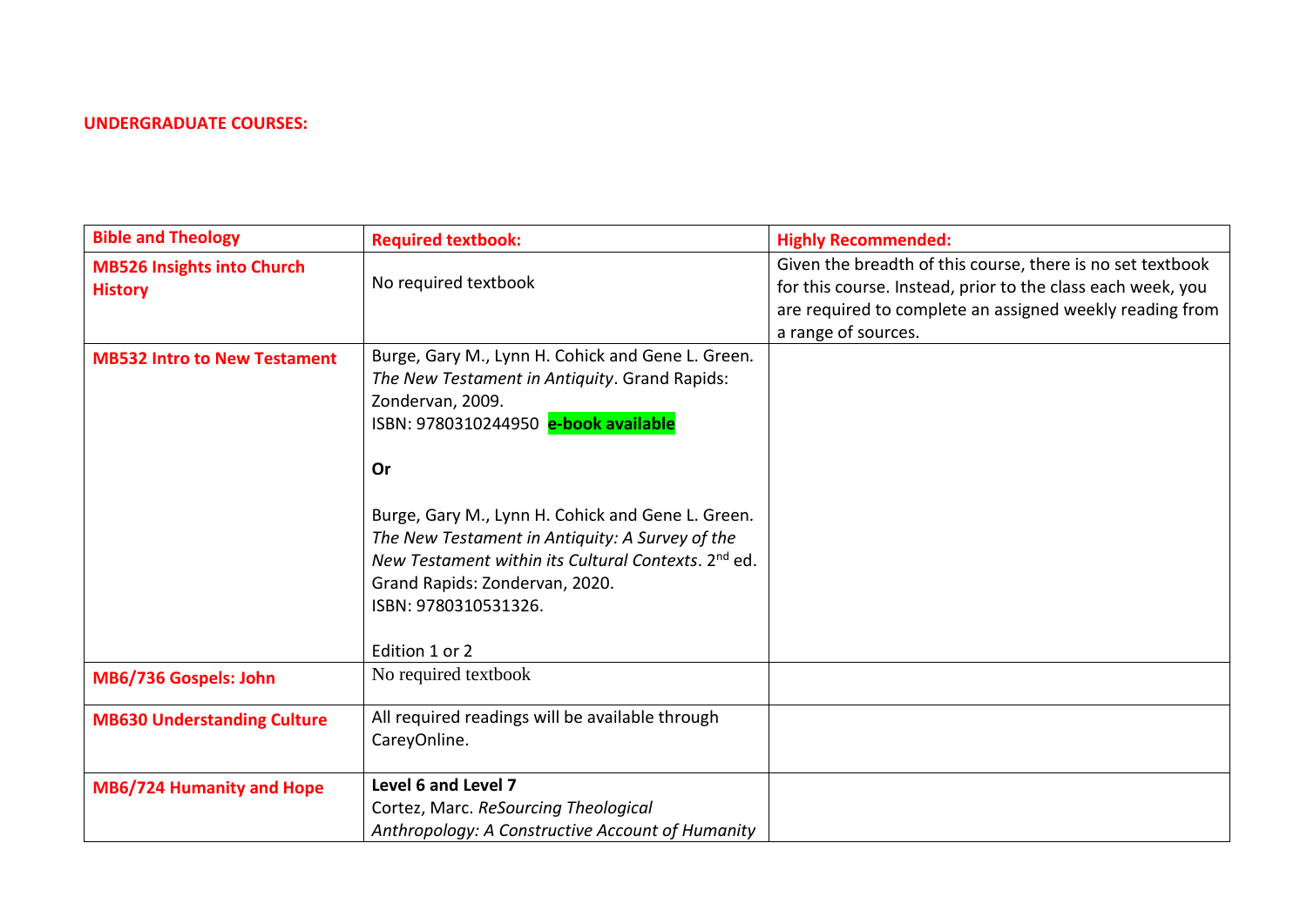|                                  | in the Light of Christ. Grand Rapids, MI: Zondervan<br>Academic, 2017.<br>ISBN: 9780310516439 e-book available                                                                            |  |
|----------------------------------|-------------------------------------------------------------------------------------------------------------------------------------------------------------------------------------------|--|
|                                  | Morris, Dolores. Believing Philosophy: A Guide to<br>Becoming: a Christian Philosopher. Grand Rapids,<br>MI: Zondervan, 2021.<br>ISBN: 9780310109525 e-book available (limited<br>access) |  |
| MB6/732 Pentateuch               | No required textbook                                                                                                                                                                      |  |
| <b>MI700 Integrative Project</b> | No required textbook - will have selected readings                                                                                                                                        |  |

| <b>Mission/Ministry/Formation</b><br><b>Courses</b>  | <b>Required textbook:</b>                                                                                                                                                              | <b>Recommended reading:</b> |
|------------------------------------------------------|----------------------------------------------------------------------------------------------------------------------------------------------------------------------------------------|-----------------------------|
| <b>MM561 Introduction to Pastoral</b><br>Care        | Baab, Lynne. Nurturing Hope: Christian Pastoral<br>care in the Twenty-First Century. Minneapolis:<br>Fortress Press, 2018.<br>ISBN: 9781506434278 e-book available                     |                             |
| <b>MM572 Foundations of Youth</b><br><b>Ministry</b> | Clark, Chap, ed. Adoptive Youth Ministry:<br>Integrating Emerging Generations into the Family<br>of Faith. Grand Rapids: Baker Academic, 2016.<br>ISBN: 9780801049705 e-book available |                             |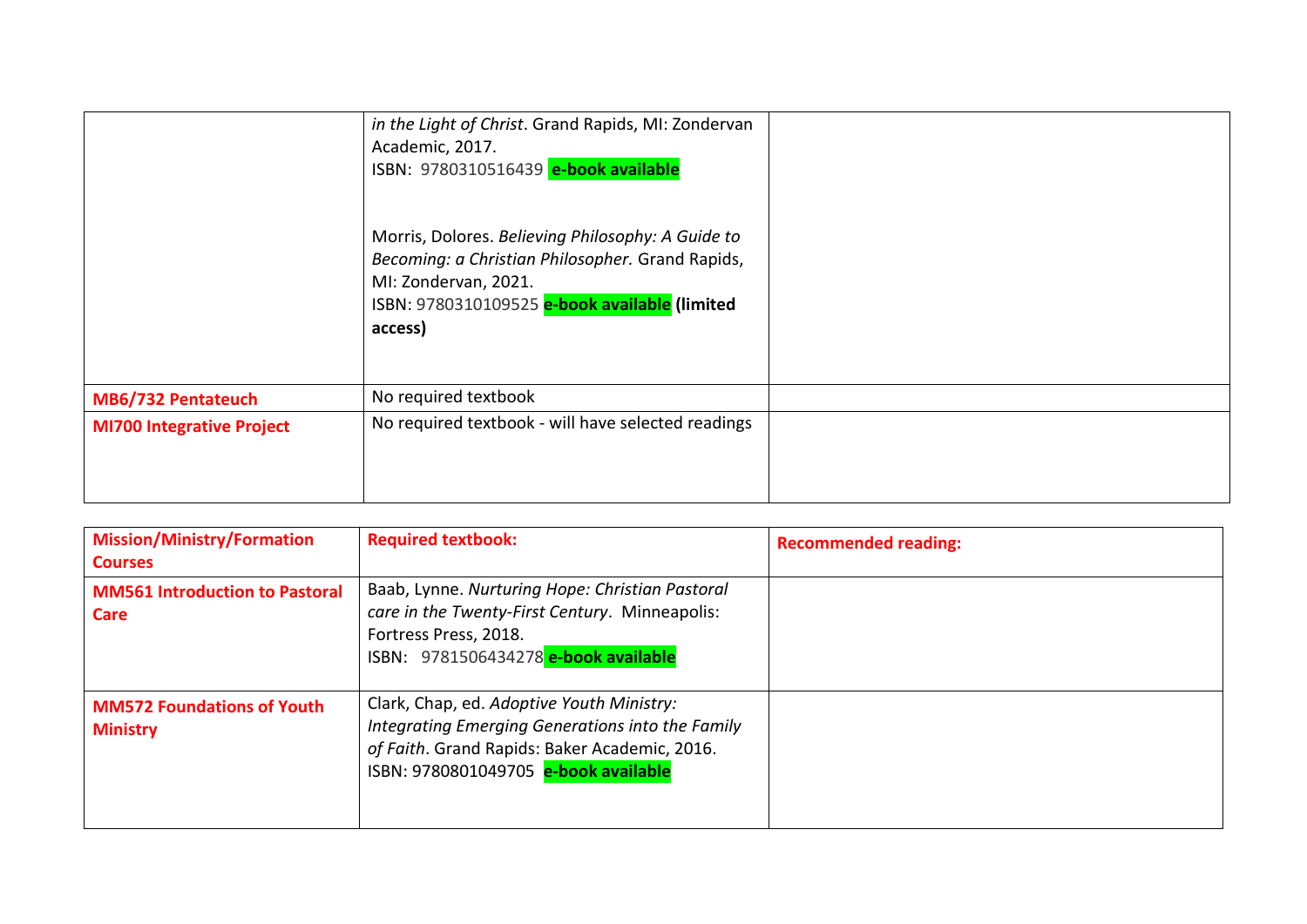| MM6/794 Poverty<br><b>Transformation and the Gospel</b>         | Level 6 and Level 7<br>Myers, Bryant L. Walking with the Poor: Principles<br>and Practices of Transformational<br>Development. Revised ed. Maryknoll: Orbis, 2011.<br>ISBN: 9781570759390 e-book available |  |
|-----------------------------------------------------------------|------------------------------------------------------------------------------------------------------------------------------------------------------------------------------------------------------------|--|
| <b>MM6/795 Special Topic:</b><br><b>Reaching Your Community</b> | Sider, R.J., P.N. Olson, and H. R. Unruh. Churches<br>that Make a Difference. Grand Rapids: Baker Books,<br>2002.<br>ISBN: 9780801091339 e-book available                                                  |  |
| <b>MM665 Missional Leadership</b>                               | Nouwen, Henri J. M. In the Name of Jesus:<br>Reflections on Christian Leadership. Bangalore: St<br>Pauls, 1989.<br>ISBN: 0232518297 (There are many different<br>publishers of this book) e-book available |  |
| <b>MS510 Te Ao Maori</b>                                        | Reilly, Michael, et al. eds. Te Koparapara : an<br>Introduction to the Maori World, Auckland:<br>Auckland University Press, 2018.<br>ISBN: 9781869408671                                                   |  |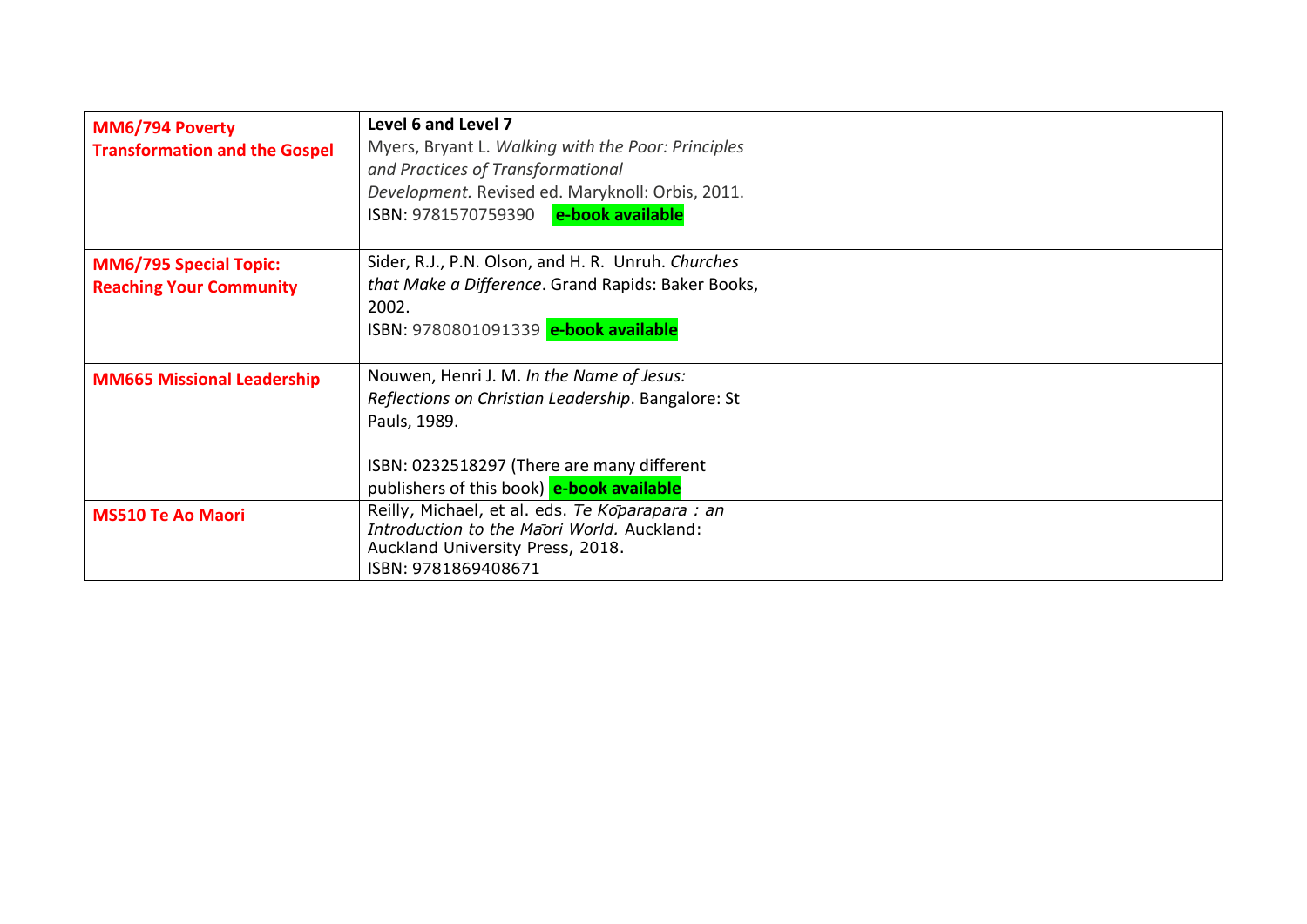| <b>POSTGRADUATE COURSES:</b>                        | <b>Required textbook:</b>                                                                                                                                                                                                                                                                                                                                                                                                                                                                                                                                                                                      | <b>Recommended reading:</b> |
|-----------------------------------------------------|----------------------------------------------------------------------------------------------------------------------------------------------------------------------------------------------------------------------------------------------------------------------------------------------------------------------------------------------------------------------------------------------------------------------------------------------------------------------------------------------------------------------------------------------------------------------------------------------------------------|-----------------------------|
| <b>MA801 Research methods</b>                       | Booth, W, C., Colomb, G., Williams, J. M., Bizup, J.,<br>FitzGerald, W. T. The Craft of Research, 4 <sup>th</sup> ed. Chicago: The<br>University of Chicago Press, 2016.<br>ISBN: 9780226239736<br>Swinton, J. and H. Mowat. Practical Theology and<br>Qualitative Research. 2nd ed. London: SCM Press, 2016.<br>ISBN: 9780334049883 e-book available                                                                                                                                                                                                                                                          |                             |
| <b>MA812 Leadership: Divine and</b><br><b>Human</b> | Bonhoeffer, Dietrich. Discipleship (DBWE 4). Edited by<br>Geffrey B. Kelly and John D. Godsey. Translated by Barbara<br>Green and Reinhard Krauss. Minneapolis: Fortress Press,<br>2003.<br>ISBN: 9780800683245 e-book available<br>Life Together. The Prayer Book of the Bible, (DBWE 5).<br>Edited by Geffrey B. Kelly. Translated by Daniel W. Bloesch<br>and James H. Burtness. Minneapolis: Fortress Press, 2004.<br>ISBN: 9780800683252 e-book available<br>Schlingensiepen, Ferdinand. Dietrich Bonhoeffer 1906 -<br>1945: Martyr, Thinker, Man of Resistance. London:<br>Bloomsbury T & T Clark, 2012. |                             |